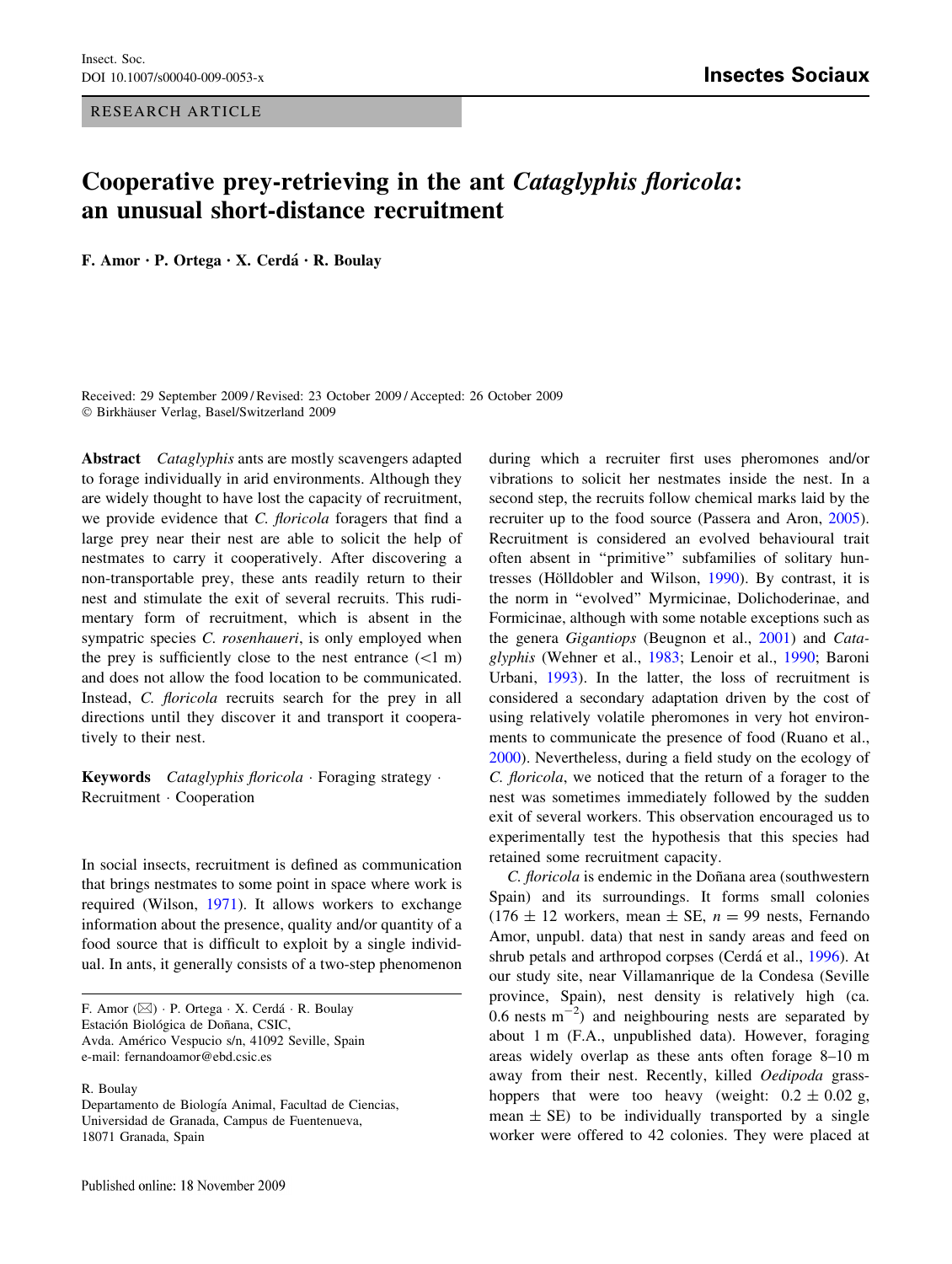20, 40 or more than 100 cm from the nest entrance during the main period of foraging activity (June, from 9:00 to 15:00 solar time). Colony activity (i.e. the number of workers exiting their nest) was recorded for 1 min after the forager that first found the grasshopper returned to the nest. As a control, the same nest's activity was measured during 1 min after the return of an ant that had not discovered a prey at the same distance. At least 30 min separated control and experimental tests.

Foragers that found the non-transportable prey tried to drag them and, after a few unsuccessful attempts, returned rapidly to their nest. Their entrance provoked the immediate exit of up to 16 workers in the following minute (Fig. 1a). By contrast, no more than three workers came out of the nest after the return of a nestmate who had not discovered a prey (two-way ANOVA, Prey effect:  $F_{1,39} = 55.4$ ,  $P \lt 0.0001$ ). Interestingly, nestmate solicitation largely depended on the distance between the prey and the nest (Fig. 1a; Distance effect:  $F_{2,39} = 22.7$ ,  $P < 0.0001$ ; Distance  $\times$  Prey interaction:  $F_{2,39} = 15.1$ ,  $P < 0.0001$ ). Hence, ants that discovered prey at more than 1 m from their nests did not recruit nestmates. The recruits that looked very nervous and agitated leaved the nest in all directions without any information on the direction to the

food. They searched randomly around the nest entrance and eventually discovered the prey.

In order to test the specificity of this result, we placed similar prey at 20 cm from the nest entrance of C. rosenhaueri, a species that frequently lives in sympatry with C. floricola. Both species are thermophilic scavengers that forage alone at the central daylight time up to 10–11 m from their nest entrance (F.A., unpubl. data; Cerdá and Retana, [2000\)](#page-2-0). Workers of C. rosenhaueri are approximately the same size as *C. floricola* and were similarly unable to move the prey. However, instead of alerting nestmates, the foragers that first discovered the prey tried to dismember them. Their return to the nest was followed by the exit of  $2.1 \pm 0.9$  workers which did not differ significantly from control assays in which the return of a forager that had not discovered a prey was followed by the exit of 2.4  $\pm$  0.7 ants (Fig. 1b; Student's t test,  $t = 0.26$ ,  $P = 0.8$ ,  $n = 16$  nests).

In a second experiment using C. floricola, dead prey was pinned to the ground at 20 cm from 11 nests. The dynamics of ant accumulation on the prey was then monitored every minute from the time it was discovered by an ant until 10 min after this ant had returned to the nest. Discovery was rather variable, ranging from 0.15 to 6.12 min (mean discovery time  $\pm$  SE: 4.3  $\pm$  1.0 min,  $n = 11$ ). Before the first ant that discovered the prey returned to the nest (Fig. 2; time  $\lt 0$ ), the number of ants on the prey increased very slowly (slope of ant accumulation on the prey:  $0.079$  ant min<sup>-1</sup>). However, the number of ants on





Fig. 1 Mean number of workers coming out of the nest during 1 min after the arrival of a forager that either found a large prey (grey bars) or not (white bars, control). a C. floricola: prey was placed at 20, 40 and more than 100 cm from the nest. **b** *C. rosenhaueri:* prey was placed at 20 cm. Error bars SE. Values on the top of error bars indicate sample size. Stars denote significant differences between control and experimental groups for each distance separately, \*\*\* $P < 0.001$ 

Fig. 2 Number of C. *floricola* workers on a prey fixed on the ground at 20 cm from the nest entry. Time 0 is the moment at which a forager that had discovered the prey first returned to her nest. Each box encloses upper and lower quartiles (50% of the data) with the median displayed as a line and the mean as an asterisk. Open circles are outliers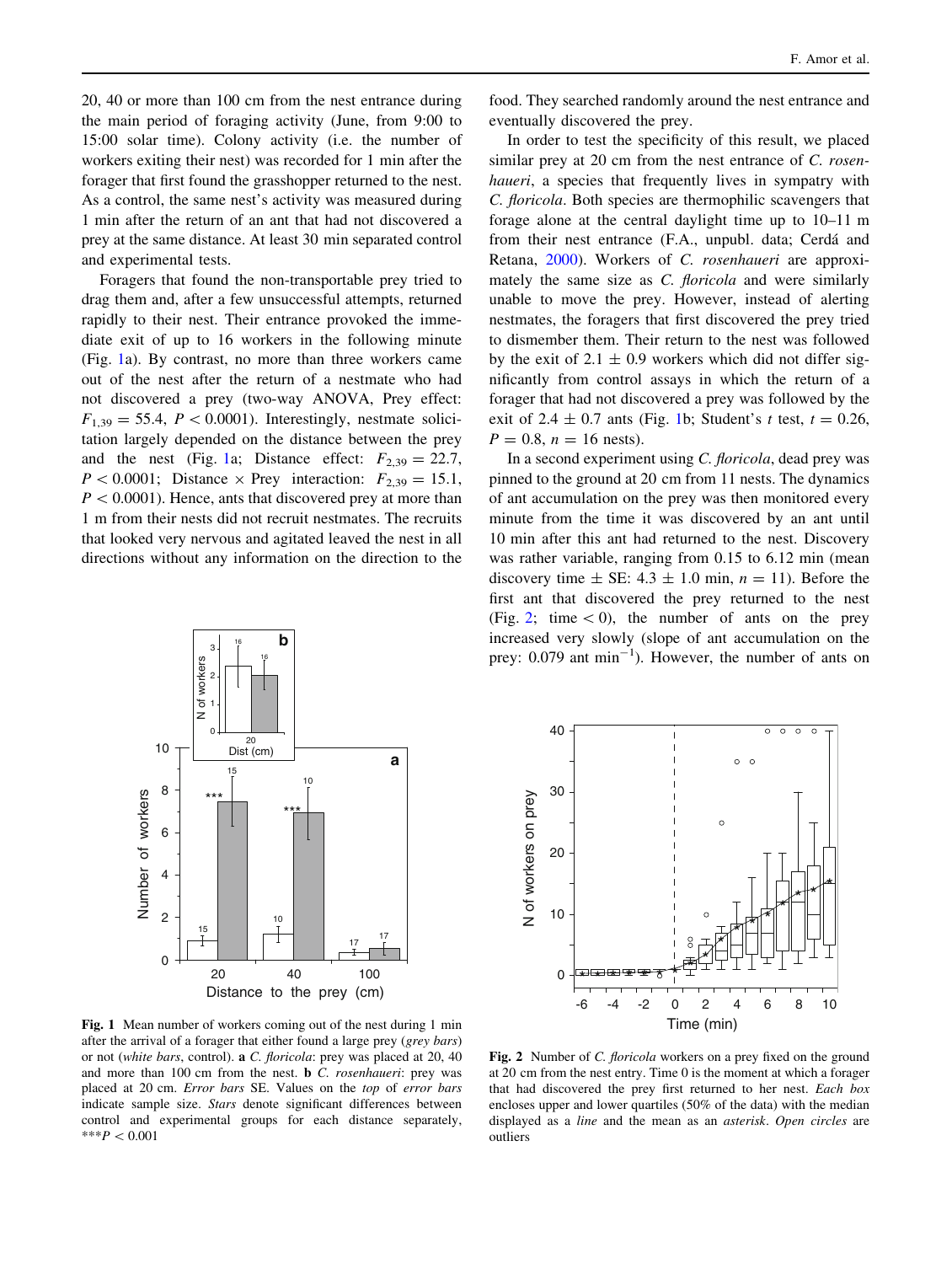<span id="page-2-0"></span>the prey increased much faster after the first one returned to the nest (slope:  $1.473$  ant  $\text{min}^{-1}$ ).

Our results clearly demonstrate that C. floricola use a rudimentary form of recruitment by which they alert their nestmates to the presence of a heavy prey near the nest. This represents an important difference with other species of the same genus that completely lack the capacity of recruitment, including C. bicolor (Wehner et al., [1983](#page-3-0)), C. cursor (Lenoir et al., 1990) and C. rosenhaueri (this study). Ants can greatly expand the range of prey sizes they collect by recruiting nestmates (Traniello, [1987](#page-3-0), [1989](#page-3-0); Cerdá et al., 1998, 2009). Nonetheless, foraging on small, unpredictable prey and the cost of producing high-temperature proof pheromones may have selected for the loss of chemical marking in most species of the genus Cataglyphis. Recruitment in C. floricola does not seem to contain information about food location, and solicitation of nestmates probably relies exclusively on a ''motor display'' as, e.g., in Camponotus socius (Hölldobler, 1971) and Rossomyrmex minuchiae (Ruano and Tinaut, 1999). It also recalls the ''social facilitation'' described in some Ponerines in which solitary hunters stimulate other workers to leave the nest to help retrieve large prey (Traniello, [1982](#page-3-0); Lachaud, 1985; Schatz et al., 1997; Cogni and Oliveira, 2004). In the case of C. floricola, solicitation of nestmates may be advantageous for prey located near the nest, so the likelihood of recruits discovering them, even without explicit information on their location, is sufficiently high. However, given the high nest density, mobilizing workers to retrieve a prey located at a greater distance  $(>100 \text{ cm})$ without being able to indicate its position are probably useless. By the time recruits reached the prey's location, it would have been robbed by neighbours. From a mechanistic point of view, this result also demonstrates that the recruiter uses her knowledge of the distance from the prey to the nest in order to decide whether to recruit or not, either by means of visual or chemical landmarks or by estimating the distance upon return to the nest (Müller and Wehner, 1988; Collett et al., 1999; Wehner, [2003](#page-3-0); Wohlgemuth et al., [2001](#page-3-0); Wenseleers et al., [2002;](#page-3-0) Steck et al., [2009](#page-3-0)).

A tentative hypothesis for the difference of behaviour between C. floricola and C. rosenhaueri is that the former belongs to a relatively primitive group among the Cataglyphis with some ancestral characteristics (Tinaut, [1993](#page-3-0)). This hypothesis is supported by phylogenetic evidences that suggest a very old separation between C. floricola and other species of the same genus (including C. rosenhaueri and C. bicolor) in which recruitment is completely absent (Hasegawa et al., 2002). However, more data on a larger set of species and accounting for phylogenic relationships among species are necessary to determine the evolution of recruitment capacities in Cataglyphis.

Acknowledgments We thank María de los Ángeles Cobo and Lucila Sinde for their help in the field and Thibaud Monnin and Abraham Hefetz for discussion of the results. Alberto Tinaut, Alain Lenoir and two anonymous referees also provided interesting comments on this manuscript. Jacqueline Minett helped revising the English. Authorities of Doñana National Park gave the authorizations for field work (project 06/2007). This work was supported by Spanish Ministerio de Ciencia e Innovación and FEDER (CGL2006-04968/ BOS). All experiments comply with the Spanish current laws.

## References

- Baroni Urbani C. 1993. The diversity and evolution of recruitment behaviour in ants, with a discussion of the usefulness of parsimony criteria in the reconstruction of evolutionary histories. Insect. Soc. 40: 233–260
- Beugnon G., Chagné P. and Dejean A. 2001. Colony structure and foraging behavior in the tropical formicine ant, Gigantiops destructor. Insect. Soc. 48: 347-351
- Cerda´ X., Angulo E., Boulay R. and Lenoir A. 2009. Individual and collective foraging decisions: a field study of worker recruitment in the Gypsy ant Aphaenogaster senilis. Behav. Ecol. Sociobiol. 63: 551–562
- Cerda´ X. and Retana J. 2000. Alternative strategies by thermophilic ants to cope with extreme heat: individual versus colony level traits. Oikos 89: 155–163
- Cerda´ X., Retana J., Carpintero S. and Cros S. 1996. An unusual ant diet: Cataglyphis floricola feeding on petals. Insect. Soc. 43: 101–104
- Cerda´ X., Retana J. and Cros S. 1998. Prey size reverses the outcome of interference interactions of scavenger ants. Oikos 82: 99–110
- Cogni R. and Oliveira P.S. 2004. Recruitment behavior during foraging in the neotropical ant Gnamptogenys moelleri (Formicidae: Ponerinae): does the type of food matter? J. Insect Behav. 17: 443–458
- Collett M., Collett T.S. and Wehner R. 1999. Calibration of vector navigation in desert ants. Curr. Biol. 9: 1031–1034
- Hasegawa E., Tinaut A. and Ruano F. 2002 Molecular phylogeny of two slave-making ants: Rossomyrmex and Polyergus (Hymenoptera: Formicidae). Ann. Zool. Fenn. 39:267–271
- Hölldobler B. 1971 Recruitment behavior in Camponotus socius (Hym. Formicidae). Z. Verg. Physiol. 75: 123–142
- Hölldobler B. and Wilson E.O. 1990. The Ants. Springer-Verlag, Berlin-Heidelberg. 732 pp
- Lachaud J.-P. 1985. Recruitment by selective activation: an archaic type of mass recruitment in a Ponerine ant (Ectatomma ruidum). Sociobiology 11: 133–142
- Lenoir A., Nowbahari E., Quérard L., Pondicq N. and Delalande C. 1990. Habitat exploitation and intercolonial relationships in the ant Cataglyphis cursor (Hymenoptera, Formicidae). Acta Oecol. 11: 3–18
- Müller M. and Wehner R. 1988. Path integration in desert ants, Cataglyphis fortis. Proc. Natl. Acad. Sci. U.S.A. 85: 5287–5290
- Passera L. and Aron S. 2005. Les Fourmis: Comportement, Organisation Sociale et Évolution. Presses Scientifiques du CNRC, Ottawa, Canada. 480 pp
- Ruano F. and Tinaut A. 1999. Raid process, activity pattern and influence of abiotic conditions in the slave-making ant Rossomyrmex minuchiae (Hymenoptera, Formicidae). Insect. Soc. 46: 341–347
- Ruano F., Tinaut A. and Soler J.J. 2000. High surface temperatures select for individual foraging in ants. Behav. Ecol. 11: 396–404
- Schatz B., Lachaud J.-P. and Beugnon G. 1997. Graded recruitment and hunting strategies linked to prey weight and size in the